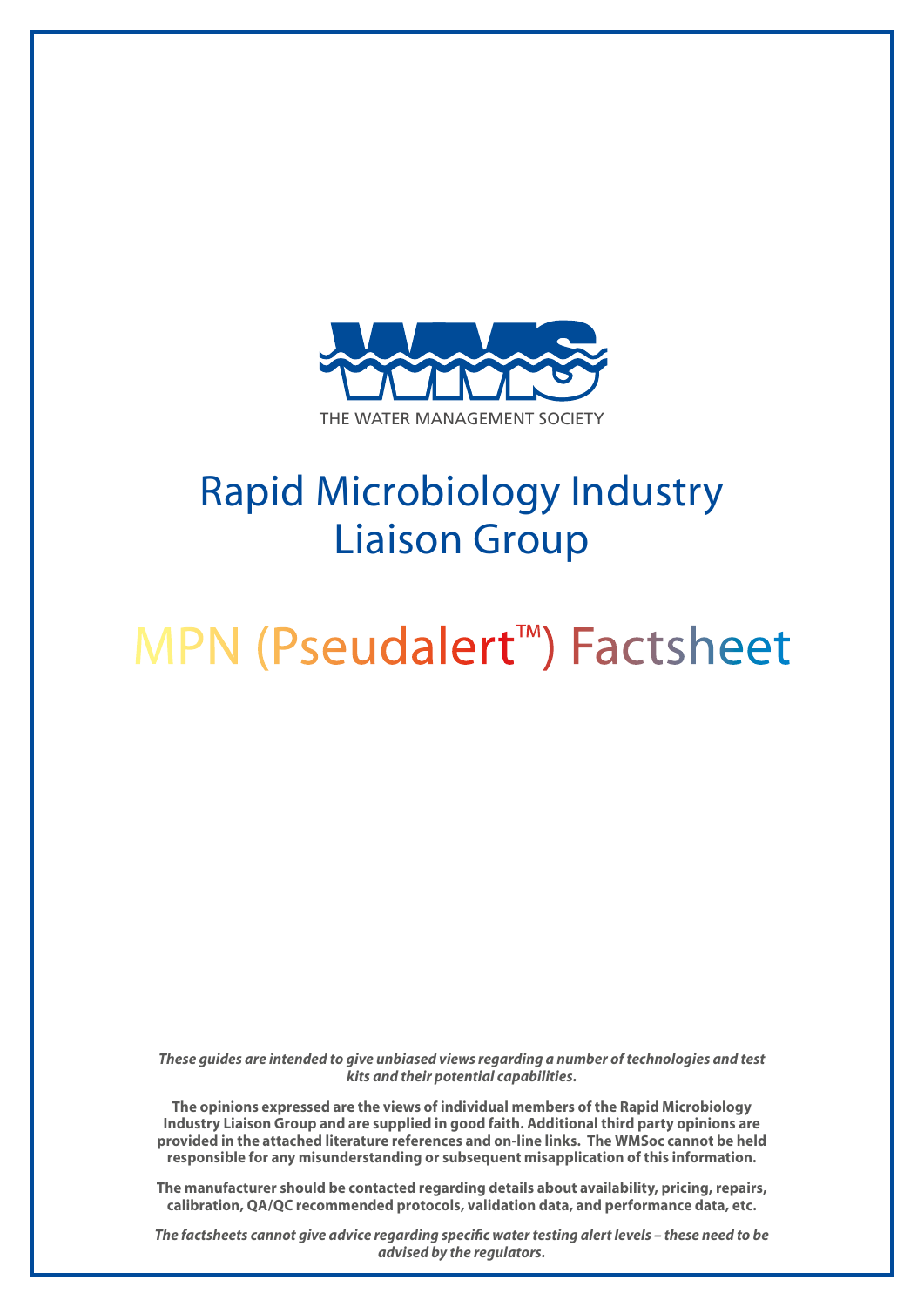

### Rapid Microbiology Industry Liaison Group MPN (Pseudalert) Factsheet

## PSEUDALERT SUMMARY TABLE

- This test detects *Pseudomonas aeruginosa*. It does not detect other *Pseudomonas* species
- Limit of detection 1 CFU/100 mL (250 mL for presence/absence) in 24-28 hr
- No sample concentration step required
- Very simple and robust method that can be performed in a basic test area with minimum facilities
- ISO 16266-2:2018 Water Quality Detection and enumeration of *Pseudomonas aeruginosa* Part 2: Most probable number method

| Method                                                                                | Use of Most Probable Number technique to quantify Pseudomonas aeruginosa                                       |
|---------------------------------------------------------------------------------------|----------------------------------------------------------------------------------------------------------------|
| Bacteria detected                                                                     | P. aeruginosa                                                                                                  |
| Pre-concentration as per ISO 11731                                                    | N/A                                                                                                            |
| Algorithm to convert results to CFU                                                   | None required.<br>Calculated / determined MPN is scientifically equivalent to CFU.                             |
| Can differentiate between live and dead cells                                         | LIVE only                                                                                                      |
| Will detect Viable But Non-Culturable (VBNC)<br>bacteria                              | May encourage growth due to liquid growth medium                                                               |
| Interference from biocides and other water<br>treatment additives                     | Not suitable for use with sparkling or coloured water                                                          |
| Use with complex water samples e.g. from<br>cooling towers                            | <b>YES</b>                                                                                                     |
| Laboratory or field                                                                   | Laboratory or clean area with required equipment                                                               |
| Are results comparable to current plate counts?                                       | Yes - validated against ISO 16266:2006 - Comparison done according to ISO 17994 -<br>refer to ISO 16266-2:2018 |
| Would current plate technique still be<br>required?                                   | <b>No</b>                                                                                                      |
| False positive<br>False negative                                                      | $< 1\%$<br>6.5%                                                                                                |
| Could rapid test give a positive result whilst<br>culture test gives negative result? | Possibly as liquid culture growth medium may enhance/encourage growth of VBNC                                  |

Suitable verification data should be supplied by any laboratories undertaking the testing (or UKAS accreditation). All tests should have positive and negative control data available - irrespective of whether laboratory or field-based. N.B. Not all methods are suitable for field-based testing.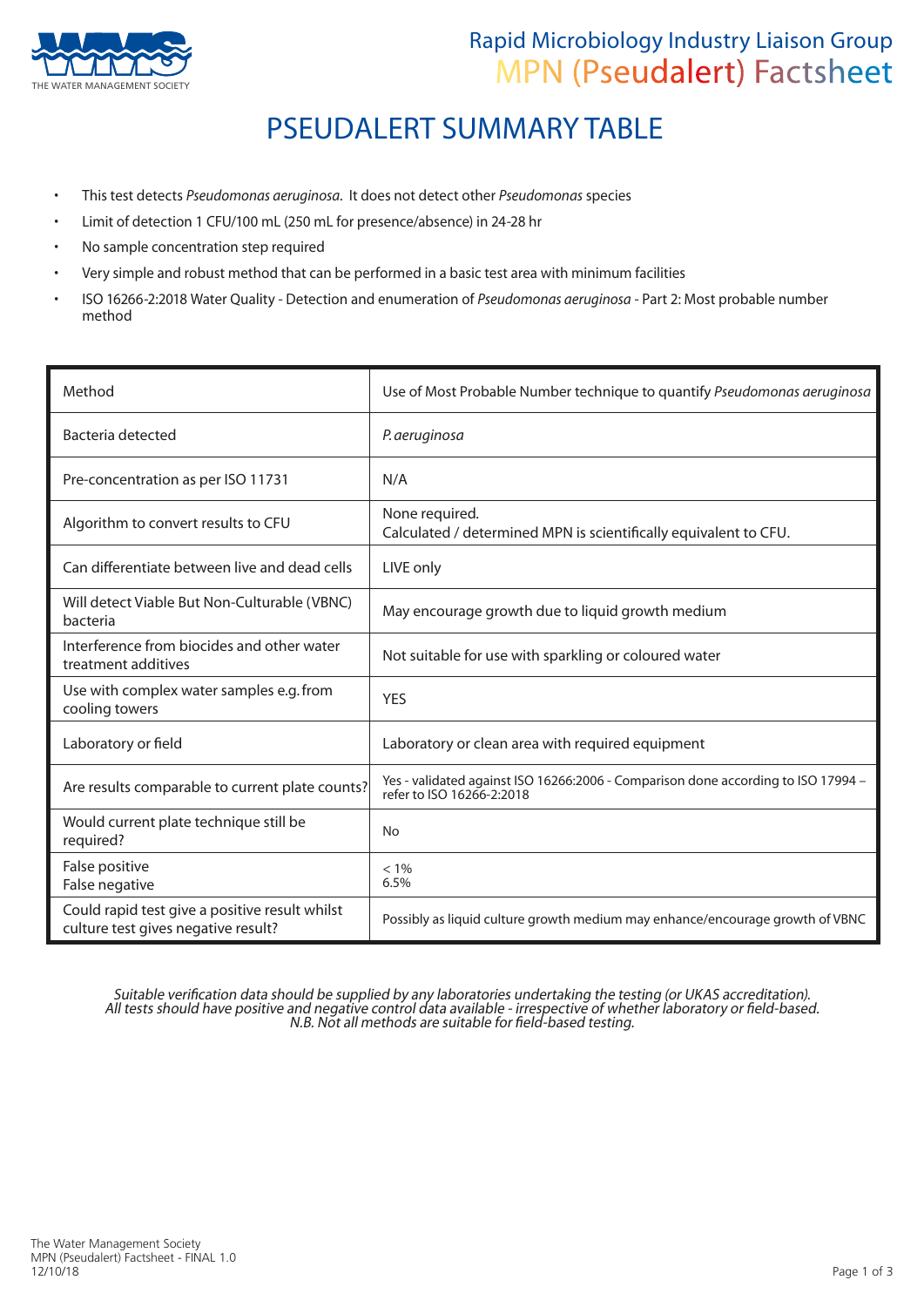| 1.    | <b>General</b>                                                               |                                                                                                                                                                                                                                                                                                                                                                                                                                                                                                       |  |
|-------|------------------------------------------------------------------------------|-------------------------------------------------------------------------------------------------------------------------------------------------------------------------------------------------------------------------------------------------------------------------------------------------------------------------------------------------------------------------------------------------------------------------------------------------------------------------------------------------------|--|
| i.    | Name of Test:                                                                | <b>Pseudalert</b>                                                                                                                                                                                                                                                                                                                                                                                                                                                                                     |  |
| ii.   | Scientific principles / basis for test:                                      | This test is based on a bacterial enzyme detection technology that signals the<br>presence of P. aeruginosa through the hydrolysis of a substrate in the Pseudalert<br>reagent. P. aeruginosa cells rapidly grow and reproduce using the rich supply of<br>amino acids, vitamins and other nutrients present in the Pseudalert reagent. Actively<br>growing strains of P. aeruginosa have an enzyme that cleaves the substrate in the<br>reagent to produce blue fluorescence under ultraviolet light |  |
| iii.  | Sensitivity:<br>Specificity:<br>Limit of detection:                          | 94%<br>100%<br>1 CFU/100 mL (or 250 mL for presence/absence) within 24-28 hr                                                                                                                                                                                                                                                                                                                                                                                                                          |  |
| iv.   | Scientific publication references:                                           | Various - contact manufacturer for complete list                                                                                                                                                                                                                                                                                                                                                                                                                                                      |  |
| v.    | Patents:                                                                     | <b>Yes</b>                                                                                                                                                                                                                                                                                                                                                                                                                                                                                            |  |
| vi.   | Countries sold into:                                                         | <b>All major countries</b>                                                                                                                                                                                                                                                                                                                                                                                                                                                                            |  |
| vii.  | Manufacturer:<br>Supplier:                                                   | <b>IDEXX</b>                                                                                                                                                                                                                                                                                                                                                                                                                                                                                          |  |
| viii. | Commercially available:                                                      | <b>Yes</b>                                                                                                                                                                                                                                                                                                                                                                                                                                                                                            |  |
| ix.   | Micro-organism species detected:                                             | Pseudomonas aeruginosa                                                                                                                                                                                                                                                                                                                                                                                                                                                                                |  |
| х.    | Lab based:<br>Field based:                                                   | <b>Yes</b><br><b>Basic test area and equipment needed</b>                                                                                                                                                                                                                                                                                                                                                                                                                                             |  |
| xi.   | Can the test be used to determine operational<br>control?<br>Trend analysis? | <b>Yes</b><br><b>Yes</b>                                                                                                                                                                                                                                                                                                                                                                                                                                                                              |  |
| xii.  | Independent end-user data:                                                   | <b>Yes</b>                                                                                                                                                                                                                                                                                                                                                                                                                                                                                            |  |
| xiii. | Method validated by third party:                                             | AFNOR, SCA Blue book, ISO/TR 13843                                                                                                                                                                                                                                                                                                                                                                                                                                                                    |  |

| <b>2.</b> | <b>Application details</b>                                                     |                                                                                                                              |
|-----------|--------------------------------------------------------------------------------|------------------------------------------------------------------------------------------------------------------------------|
| i.        | Sample quality required:                                                       | Can be used for drinking waters, bottled waters, swimming pool waters, spa waters<br>and environmental surface water samples |
| ii.       | What sample preparation<br>on-site is required:                                | Minimal, very simple sample preparation procedure                                                                            |
| iii.      | Does the sample need to be tested within a<br>prescribed time scale (courier)? | As per ISO 16266-2:2018                                                                                                      |
| iv.       | Sample bottle type:<br>Sample volume required:                                 | 120-500 mL<br>100 mL for MPN; 100 or 250 mL for presence absence                                                             |